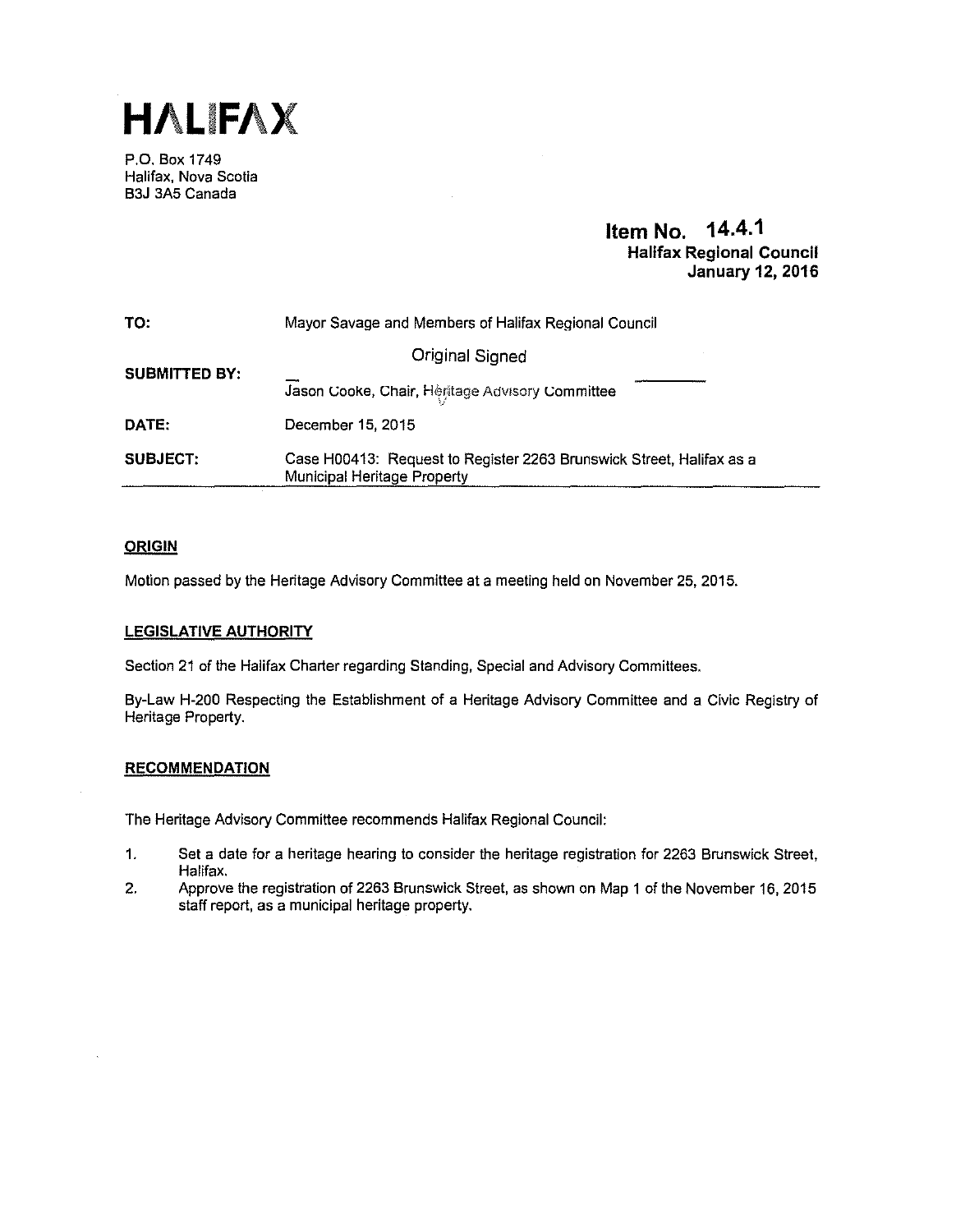### **BACKGROUND**

At the November 25, 2015 Heritage Advisory Committee meeting, staff provided a presentation with regard to Regional Council's motion of March 10, 2015 directing staff to begin a new registration process for St. Patrick's Church, 2263 Brunswick Street Halifax as a Municipal Heritage Property. The St. Patrick's Rectory was registered as a Municipal Heritage Property by mistake in 1982 as a result of a clerical error that registered the civic number of St. Patrick's Rectory instead of St. Patrick's Church. In March of this year, Council dealt with the deregistration of the Rectory, and at that time provided staff with direction to proceed with the process to register St. Patrick's Church as a municipal heritage property.

### **DISCUSSION**

During the staff presentation, it was noted that St. Patrick's Church was evaluated and recommended for heritage registration in 1982, however, a different evaluation criteria was used at that time. Staff recommended the Committee review and evaluate the Church using the current criteria. The Committee evaluated the property and it scored 70 points out of a possible 100 points. The Committee passed a motion recommending Regional Council register the property as a municipal heritage property.

#### **FINANCIAL IMPLICATIONS**

The attached staff report addressed financial implications.

### **COMMUNITY ENGAGEMENT**

The Heritage Advisory Committee is an Advisory Committee to Regional Council comprised of 10 volunteer members of the public and two Councillors. The meetings are open to the public and the agendas and minutes are posted at www.Halifax.ca.

### **ENVIRONMENTAL IMPLICATIONS**

None.

### **ALTERNATIVES**

The Committee did not provide alternatives.

### **ATTACHMENTS**

Attachment 'A': Staff report dated November 16, 2015 Attachment 'B': H.A.C's Evaluation of 2263 Brunswick Street

A copy of this report can be obtained online at http://www.halifax.ca/council/agendasclcagenda.php then choose the appropriate meeting date, or by contacting the Office of the Municipal Clerk at 902.490.4210, or Fax 902.490.4208.

Report Prepared by: Sheilagh Edmonds, Legislative Assistant 902.490.6520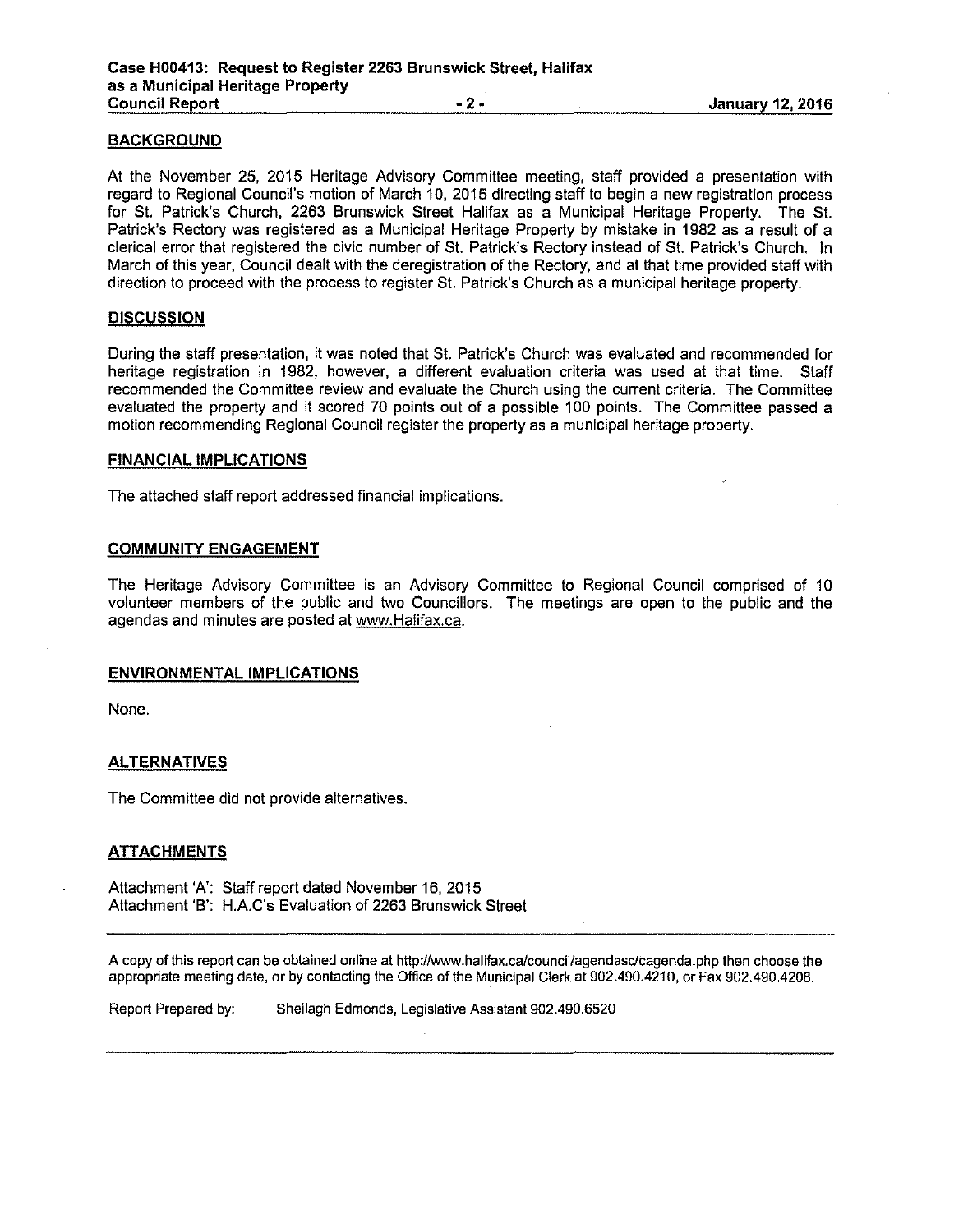

P.O. Box 1749 Halifax, Nova Scotia B3J 3A5 Canada

# Heritage Advisory Committee November 25, 2015

| TO:                  | Chair and Members of the Heritage Advisory Committee                                                       |  |  |  |  |
|----------------------|------------------------------------------------------------------------------------------------------------|--|--|--|--|
| <b>SUBMITTED BY:</b> | Original Signed                                                                                            |  |  |  |  |
|                      | Bob Bjerke, Chief Planner & Director, Planning and Development                                             |  |  |  |  |
| DATE:                | November 16, 2015                                                                                          |  |  |  |  |
| <b>SUBJECT:</b>      | Case H00413: Request to Register 2263 Brunswick Street, Halifax as a<br><b>Municipal Heritage Property</b> |  |  |  |  |

### **ORIGIN**

Request by Regional Council, moved by Councillor Watts on March 10, <sup>2015</sup> to direct staff to begin <sup>a</sup> new registration process for the registration of St. Patrick's church at <sup>2263</sup> Brunswick Street, Halifax as <sup>a</sup> municipal heritage property due to errors in the <sup>1982</sup> municipal heritage registration.

### LEGISLATIVE AUTHORITY

The Heritage Property Act

### **RECOMMENDATION**

It is recommended that the Heritage Advisory Committee recommend that Regional Council:

- 1. Set <sup>a</sup> date for <sup>a</sup> heritage hearing to consider the heritage registration; and
- 2. Approve the registration of <sup>2263</sup> Brunswick Street, as shown on Map 1, as <sup>a</sup> municipal heritage property.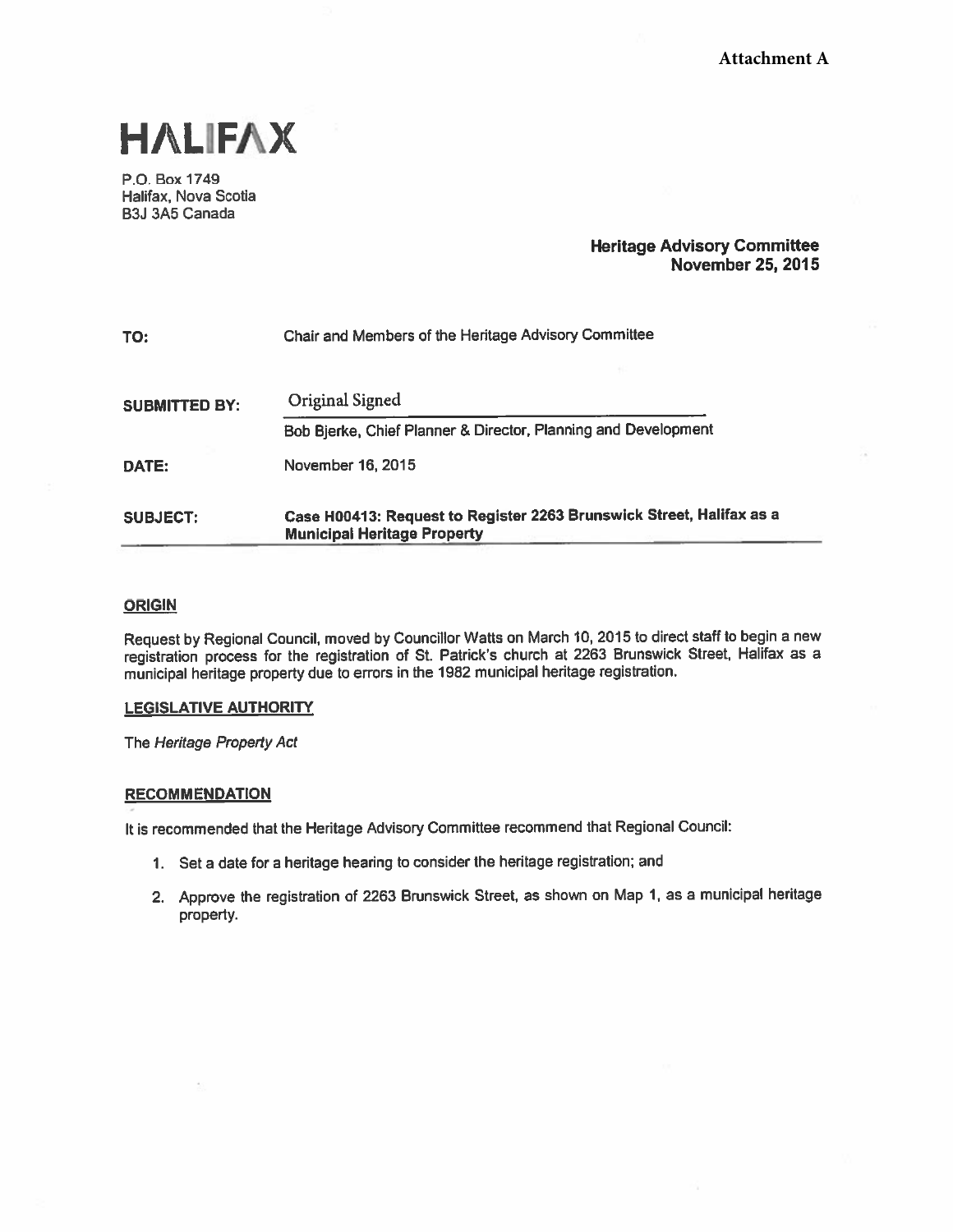#### BACKGROUND

Regional Council has initiated <sup>a</sup> heritage registration of St. Patrick's church, located at 2263 Brunswick Street, as <sup>a</sup> municipal heritage property on behalf of the Roman Catholic Episcopal Corporation (Map 1). Presently, St. Patrick's church is <sup>a</sup> provincially registered heritage property. Municipal heritage registration for this building was approved on January 28, 1982; however, due to <sup>a</sup> clerical error at the time, the heritage designation was registered to the adjacent property, the St. Patrick's Rectory located at 2267 Brunswick Street, Halifax.

On April 14, 2015 Regional Council approved the deregistration of the St. Patrick's Rectory, and this repor<sup>t</sup> seeks to correct the administrative error from 1982 by undertaking <sup>a</sup> new registration of St. Patrick's church as <sup>a</sup> municipal heritage property. This repor<sup>t</sup> addresses the new heritage registration process for St. Patrick's church.

#### Nova Scotia Heritage Property Act

HRM's Heritage Property Program gets its authority from the *Heritage Property Act* which seeks:

"to provide for the identification, designation, preservation, conservation, protection and rehabilitation of buildings, public-building interiors, structures, streetscapes, cultural landscapes, areas and districts of historic, architectural or cultural value, in both urban and rural areas, and to encourage their continued use".

Under Sections 14(2) and 15(1) of the *Heritage Property Act*, HRM must give notice of its recommendation to the property owner at least thirty (30) days prior to any Council decision to register the property. The property owner will also be <sup>g</sup>iven an opportunity to address Council before they make <sup>a</sup> decision on the registration request. It should be noted that the Heritage Property Act requires that the owners be notified of the pending heritage registration; however, owner consent is not required.

#### **DISCUSSION**

The Heritage Property Act came into effect in 1980, and municipal heritage registrations which occurred in the former City of Halifax during the early years of the heritage property program only cited building names and civic addresses. There were no additional property identifiers such as property identification numbers (PIDs) or maps illustrating the property in question.

The original Notice of Recommendation to register as <sup>a</sup> Municipal Heritage Property (Form A) made reference to the reasons for the proposed designation (Attachment A). The property was required to have <sup>a</sup> minimum score of 45 points as evaluated using the Heritage Resource Evaluation and Protection System adopted on July 27, 1978 by the City of Halifax. The Form A referred to supporting documentation from the July 1978 repor<sup>t</sup> as well as scoring details would be attached to the form.

In many cases the supporting documentation referenced in the registration documents were not attached to the documents filed at the Registry of Deeds, and are also not in the Heritage Property program property files. However, in this case the referenced supporting documentation is located in the Heritage Evaluation and Protection System (Attachment B). It gives <sup>a</sup> summary of the heritage values for St. Patrick's Church and includes <sup>a</sup> <sup>p</sup>hotograph; but lists the civic address as 2267 Brunswick Street. There is no mention of the Rectory in the Evaluation and Protection System document. The mistake in the civic address on the required Form A and Form B caused the Rectory to become <sup>a</sup> municipal heritage property and not St, Patrick's Church. Subsequently, at the reques<sup>t</sup> of the Church, Regional Council de-registered the Rectory on March 10, 2015.

Heritage Value of St. Patrick's Church -2263 Brunswick Street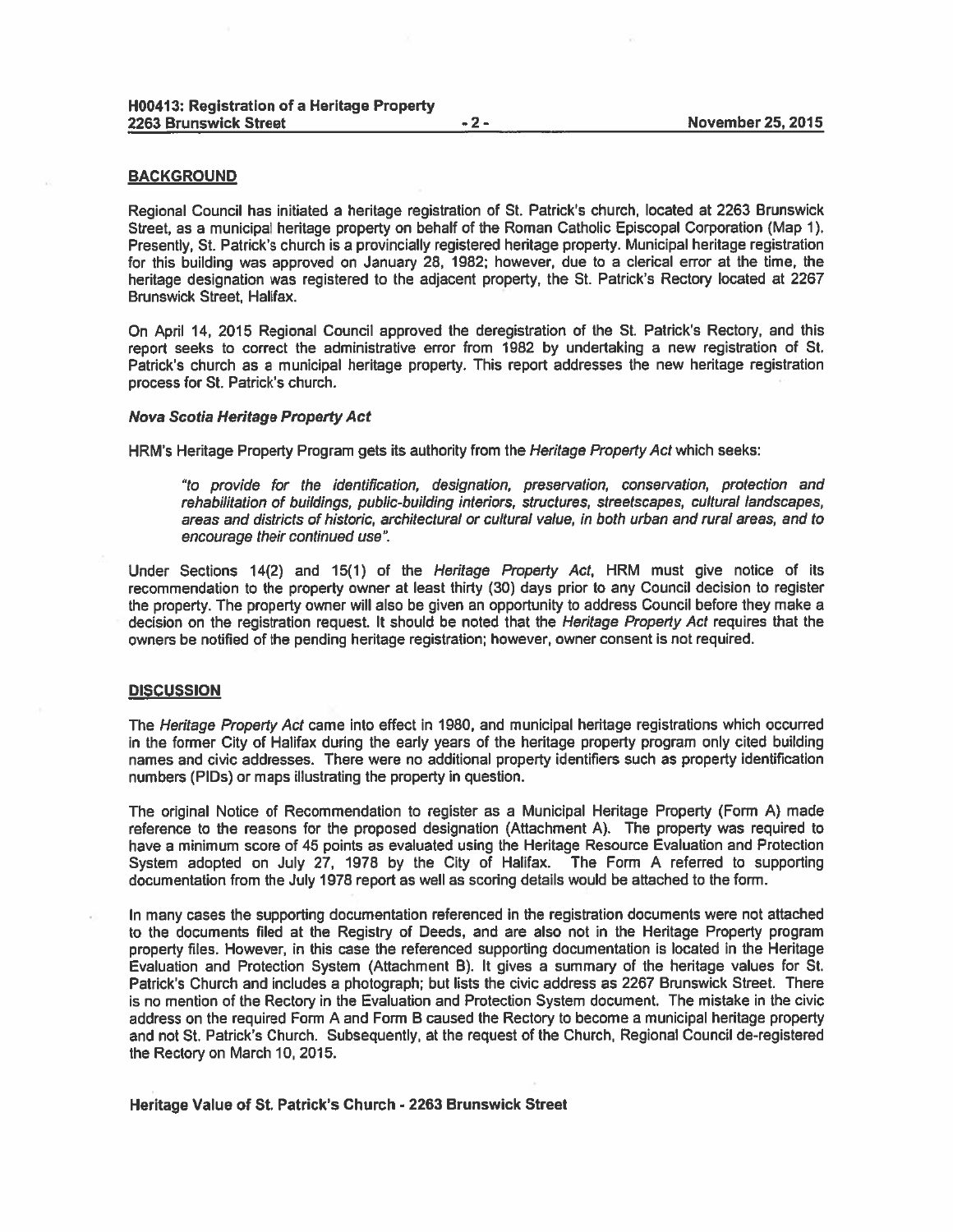St. Patrick's church was founded in 1843 as <sup>a</sup> mission of the St. Mary's Basilica. The Irish community, which eventually formed the parish, had moved into <sup>a</sup> meeting house on Brunswick Street previously used as the Anglican Garrison Chapel in 1845. By 1851 <sup>a</sup> tower, spire and bell had been added to the wooden church. By this time "Brunswick Street had developed into a residential area as local merchants built stately homes amongs<sup>t</sup> the original cottages, and with eight church buildings close together the street was unofficially known as 'church row"<sup>1</sup>.

In 1882 <sup>p</sup>lans were begun to replace the wooden church and parish members considered designs for their new church from several architectural firms. However it was the design by architecUbuilder Henry Peters, with architect G.H. Jost named as Peter's assistant, that was chosen. Designed in the Gothic Revival style, construction began in <sup>1883</sup> and was completed in 1885. Notably, the church was built into <sup>a</sup> rapidly developing streetscape, and side views of the church were not considered important.

#### 1982 Registration

When the church was evaluated for heritage registration in 1982 the Heritage Building Evaluation System was slightly different from the version used today. At that time <sup>a</sup> minimum score of <sup>45</sup> points was required for registration and relevant historical information was listed in the Heritage Resource Evaluations section of the Heritage Resource Evaluation and Protection System for Heritage Resources in Halifax which was adopted in 1978 by the former City of Halifax Council (Attachment B). Additionally, the historic information relating to the building was also located Heritage Resource Evaluation and Protection System document. The Heritage Advisory Committee gave the building <sup>a</sup> score of 56 points, and notably assigned maximum points for relationship to the surrounding area, extra points for importance, and high points for aesthetics/architectural merit (Attachment C).

The Evaluation System used today is based on many of the same criteria, however it has been updated and modified slightly. Today <sup>a</sup> building requires <sup>a</sup> minimum score of 50 points, and historical information for buildings is generally created through <sup>a</sup> more detailed heritage research report. The heritage values outlined in the original heritage summary that are found in the Evaluation and Protection System document remain relevant for St. Patrick's Church (Attachment B), but staff have incorporated additional historical information into this repor<sup>t</sup> which may be of assistance to the Heritage Advisory Committee in evaluating the building using the current Evaluation System for Heritage Buildings.

#### New Registration of St. Patrick's Church

The *Heritage Property Act* does not outline a process to correct a flawed heritage registration, and therefore the most straightforward approach would be to undertake <sup>a</sup> new registration process. Therefore, an evaluation by the Heritage Advisory Committee (HAC) using the 'Evaluation Criteria for the Registration of Heritage Buildings in the Halifax Regional Municipality' is required.

| <b>Criterion</b> |                                                     | <b>Highest Possible Score</b> |  |  |
|------------------|-----------------------------------------------------|-------------------------------|--|--|
|                  | Aqe                                                 | 25                            |  |  |
|                  | 2. Historical or Architectural Importance           | 20                            |  |  |
|                  | Significance of Architect/Builder                   |                               |  |  |
|                  | 4. Architectural Merit: Construction Type and Style | 20                            |  |  |
|                  | 5. Architectural Integrity                          | 15                            |  |  |
| 6.               | Relationship to Surrounding Area                    | 10                            |  |  |
| <b>TOTAL</b>     |                                                     | 100                           |  |  |

The Evaluation Criteria for scoring <sup>a</sup> property and building are broken down into <sup>6</sup> categories as follows:

<sup>&</sup>lt;sup>1</sup> Vanishing Halifax, L.B Jensen; Pentheric Press, Halifax, 1968.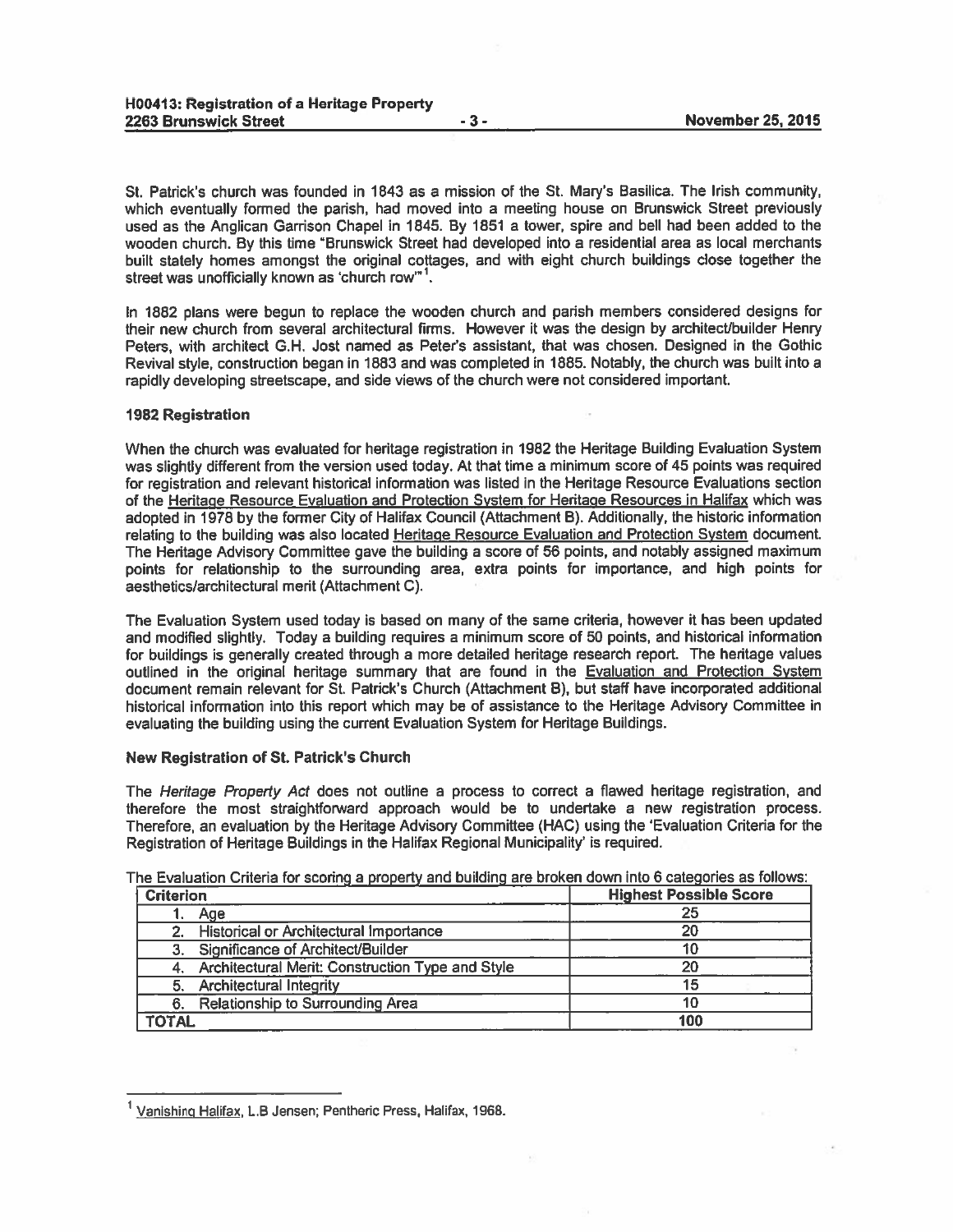To assist the Heritage Advisory Committee in its evaluation and scoring of the St. Patrick's Church, staff offers the following comments in relation to each of the Evaluation Criterion. Should the Committee score the property with more than 50 points, a positive recommendation will be forwarded to Regional Council.

### 1. Age:

The current church was constructed between 1883-1885. Prior to that <sup>a</sup> wooden church was located on the same site which was originally used by the Anglican Garrison Chapel until 1843 when the St. Patrick's parish converted it to <sup>a</sup> catholic church. For the age of St. Patrick's church, <sup>a</sup> score of <sup>13</sup> points can be granted.

### 2. Historical OR Architectural Importance:

### 2. B) Important/Unique Architectural Style or Highly Representative of an Era:

Completed in 1885 the building is an excellent example of the Gothic Revival architectural style which was popular beginning in the 1840's. <sup>A</sup> score between 16-20 points is recommended for <sup>a</sup> highly representative style of an era.

### 3. Significance of Architect or Builder:

The church was designed by architect/builder Henry Peters, with architect G.H. Jost named as Peter's assistant. From 1866 until 1878, Henry Peters was an active architect and builder in Halifax. One of the founders of Peters, Blaiklock & Peters, <sup>a</sup> firm of builders and contractors, Henry Peters was involved in the construction of the Wellington Barracks in 1852. He formed <sup>a</sup> close working relationship with <sup>a</sup> leading architect in Nova Scotia, David Stirling, and partnered on projects including the Poor's Asylum (1867—68) and the Inter-Colonial Railway Station (1874-77). Although two or three prominent American architects submitted proposals for the design of St. Patrick's Church, Peters' design was selected. It is speculated that the American proposals may have been too costly or too ambitious. Peters also had <sup>a</sup> large holding of properties, being one of the largest property owners in real estate in Halifax at the time of his death in 1890.

Jost was active as an architect in Halifax for forty years. His early years of practice seemed to have connections with <sup>a</sup> prominent contractor, SM. Brookfield. In 1890, Jost taught at the Victoria College of Art and Design in Halifax, in the subject of architectural drawing. By 1905, he set up his own architectural practice. His commissions include the Chronicle Building, the expansion of the Herald Building, the Cragg Building, the Orpheus Music hall, the Home of the Guardian Angel, and the Garden Crest Apartments (in conjunction with Montreal architect J.J. LeFerme). <sup>A</sup> score between 4-6 points is recommended for provincial significance of the architects associated with this building.

### 4. Architectural Merit:

### 4. A) Construction type or building technology:

The church is constructed of red brick with granite trims, and <sup>a</sup> substantial granite foundation. The front façade of the building has four pair of angled buttresses; <sup>a</sup> pair supporting the tower, and one at each end of the façade. Buttresses were commonly used in the design of older buildings to provide suppor<sup>t</sup> for roof structures which may lack adequate bracing. Relative to designing churches they were commonly used to create dramatic, vaulted spaces. This vertically proportioned building also has <sup>a</sup> steeply pitched roof and 175' tall spire rising from the tower. A score between 4-6 points is recommended for construction type or building technology as <sup>a</sup> moderately rare example.

# 4. B) Style:

The church is an outstanding example of Gothic Revival architectural style (Attachment D). St. Patrick's is <sup>a</sup> rectangular red brick structure with granite trims, and sitting on <sup>a</sup> granite and iron stone foundation. <sup>A</sup> steeply <sup>p</sup>itched roof is accentuated by <sup>a</sup> slender, <sup>175</sup> foot tower <sup>g</sup>iving the building <sup>a</sup> strong vertical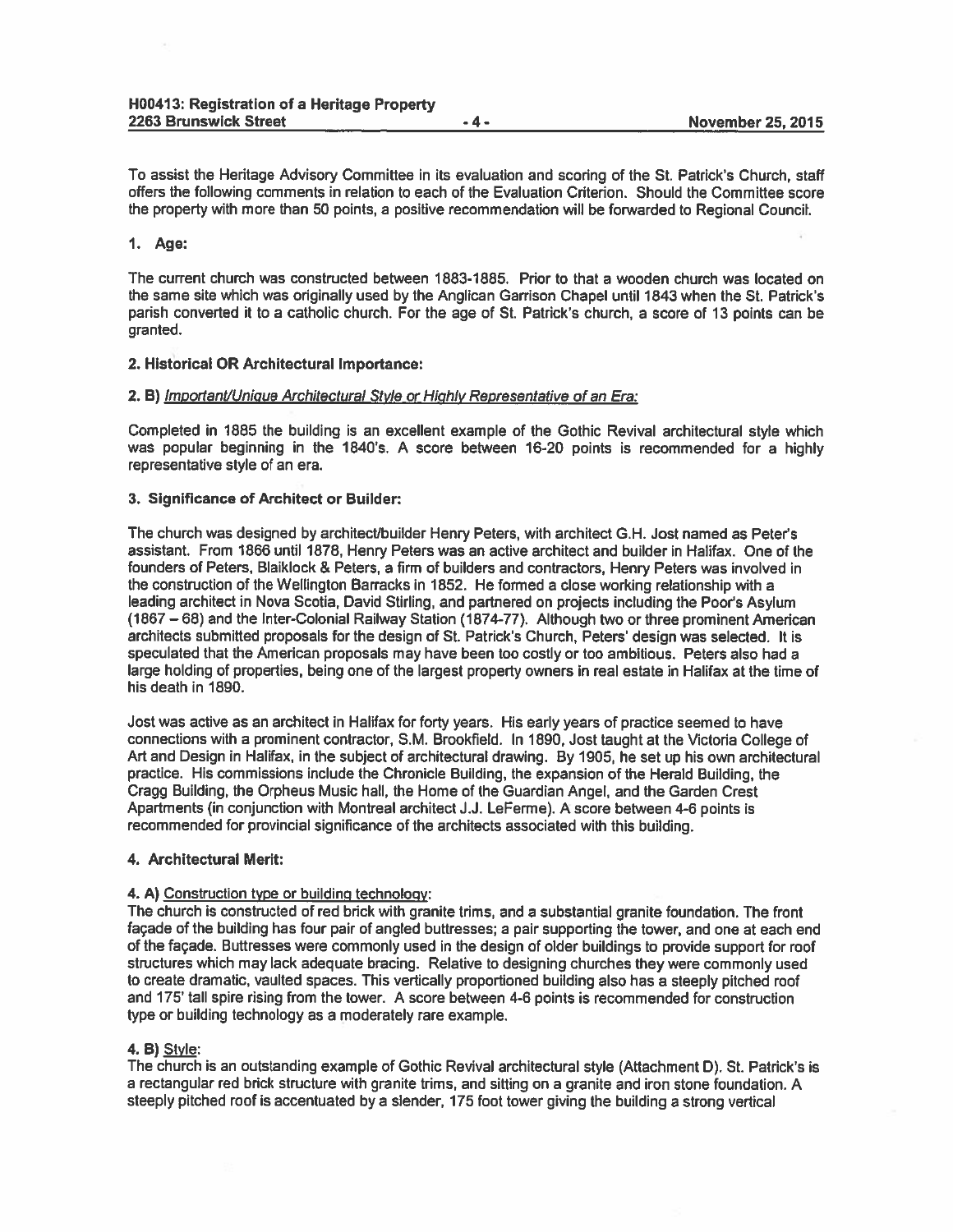emphasis. This verticality is further highlighted with the use of angled buttresses topped with finials. The octagonal spire is embellished at the base by four small lancet windows that would have provided light into the bell tower. The top of the square tower is decorated by corner pinnacles bearing stylized crocket motifs.

Symmetrically arranged, the façade at street level contains three bays, each having double entrances. The doors are framed by Gothic sandstone arches with decoratively detailed transom windows. At the second level, the three gothic style windows have been boarded up; however their sandstone arches remain intact. Older photographs show that the windows once contained bar tracery with intricate designs of varying detail (Attachment E). Many stained glass windows on the side elevations remain intact behind the storm windows. These windows were originally created by Mayer and Company studios in New York, and after the Halifax Explosion in 1917 these windows were recreated by Mayer's studios. Above the three Gothic windows, is <sup>a</sup> trio of lancet windows, with the tower and spire extending above.

A score between 7-10 points is recommended as <sup>a</sup> rare or early example of its architectural style.

The character-defining elements for the property include:

- • Symmetrically arranged building on <sup>a</sup> rectangular footprint with <sup>a</sup> granite and ironstone foundation;
- •Brick construction with parged side elevations,
- Steeply pitched roof with minimal overhang;
- •Projecting central tower supported by two angled buttresses;
- • Slightly recessed central entrance with double doors and <sup>a</sup> decorative transom window in the pointed arched opening above;
- • Gothic styled window with tracery at the second floor level of the tower capped with <sup>a</sup> peaked roof, and <sup>a</sup> trio of lancet windows above;
- • Angled buttresses suppor<sup>t</sup> each corner of the central tower, made from <sup>a</sup> combination of brick and granite.
- • Central tower which rises above the roof and is decorated with substantial granite pinnacles, and had <sup>a</sup> tall spire rising above;
- • Angled buttresses, made from <sup>a</sup> combination of brick and granite, suppor<sup>t</sup> the outside edges of the building and are both topped with decorative granite pinnacles;
- •Three bay arrangements with 3 double entrances, set in pointed arches with granite tri;
- • Simple, gothic arched entrances on each side of building located near the front façade and having <sup>a</sup> shorten arched window above;
- • Gothic arched window openings with granite trims at the second floor of the front façade originally having stained glass windows;
- Gothic arched stained glass windows on the side and rear elevations.

### 5. Architectural Integrity:

The church was extensively damaged in the 1917 Halifax Explosion, and all of the windows on the north and some on the south side were blown out. Additionally, the roof and some interior features were damaged. Most of this damage was repaired after the years after the Explosion. More recently, as can been seen from more current photos, some of the character defining elements have been lost (Attachment E). Mostly notably, the windows on the front façade have been boarded up, however, the granite trims remain intact. Although some details are no longer intact, <sup>a</sup> score between 6 and 10 is recommended for the exterior of the building.

#### 6. Relationship to Surrounding Area:

St. Patrick's church is an important both as <sup>a</sup> symbol to the development of the community and as an architectural feature. As the Irish population in Halifax began to grow and overcome previous legal and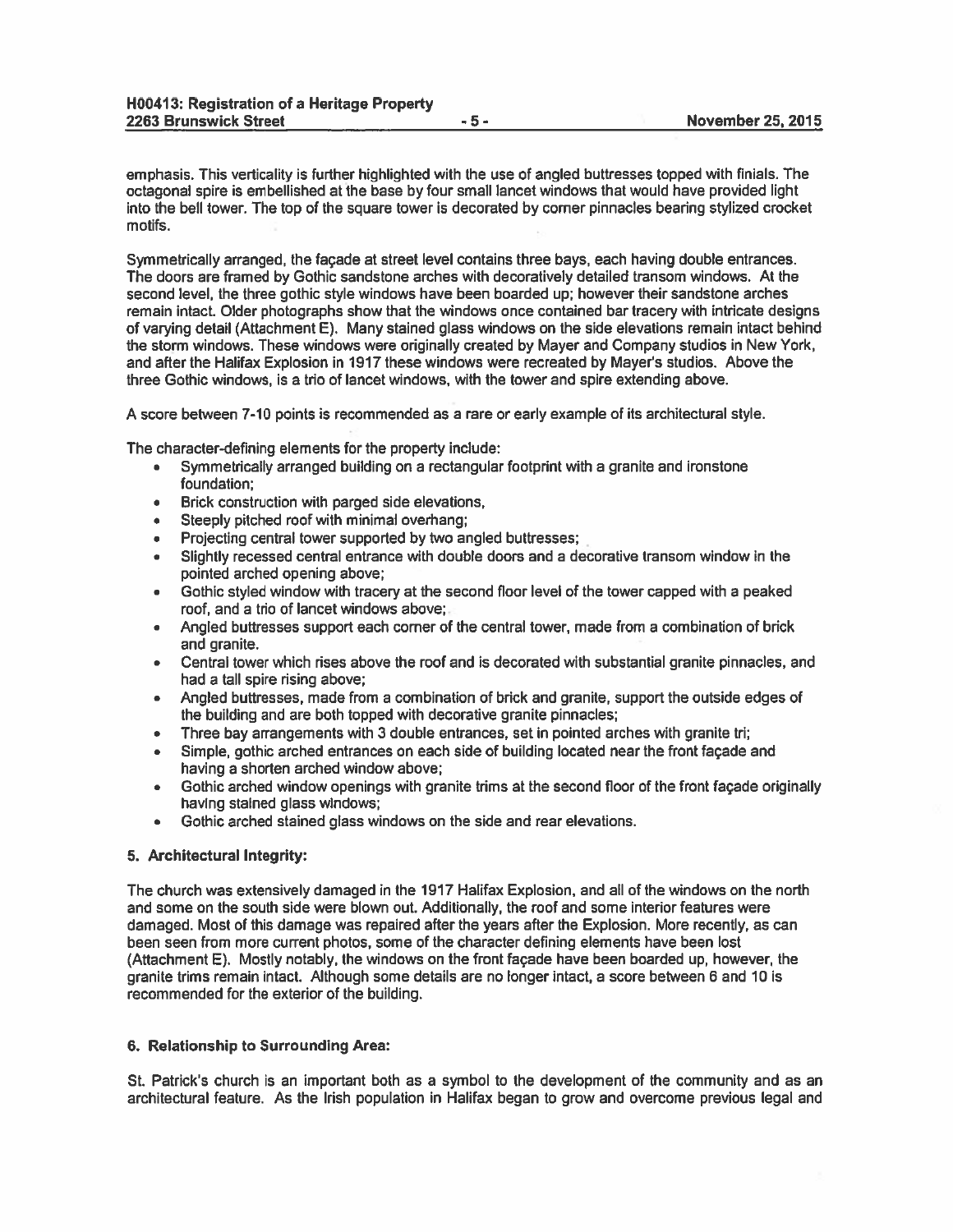social restrictions, St. Patrick's church was founded and the original church was built. Experiencing sustained growth, the current church was built as <sup>a</sup> replacement and the church became <sup>a</sup> symbol of the Irish Catholic population and their accomplishments and contributions to their community. The building offers <sup>a</sup> significant contribution to the streetscape, and is set within <sup>a</sup> streetscape which holds many other heritage properties such as St. Georges Round Church, Huestis House, the Smyth House, Beamish Hall, and Fraser House. St. Patrick's Church is an outstanding example of Gothic Revival architecture and is highly representative of its era. It is <sup>a</sup> significant asset contributing to the surrounding area, and <sup>a</sup> score between 6 and 10 is recommended.

Under Sections 14(2) and 15(1) of the Heritage Property Act, HRM must give notice of its recommendation to the property owner at least thirty (30) days prior to any Council decision to register the property. The property owner is also <sup>g</sup>iven an opportunity to address Council before they make <sup>a</sup> decision on the registration request. Should <sup>a</sup> positive recommendation be forwarded to Council and heritage staff will ensure the required noticed are sent to the owners and deposited at the Registry of Deeds.

#### FINANCIAL IMPLICATIONS

The HRM costs associated with advertising and processing this application can be accommodated within the approve<sup>d</sup> 2014/15 operating budget for C31O Planning & Applications.

#### COMMUNITY ENGAGEMENT

The community engagemen<sup>t</sup> process for <sup>a</sup> heritage registration is consistent with the intent of the HRM Community Engagement Strategy. The level of community engagemen<sup>t</sup> was information sharing achieved through public accessibility to the required Heritage Advisory Committee meeting. As <sup>a</sup> provision of the Heritage Property Act, no registration of <sup>a</sup> municipal heritage property shall take <sup>p</sup>lace until Regional Council has <sup>g</sup>iven the owner of the property an opportunity to be heard. Therefore, only the property owner(s) will have the opportunity to spea<sup>k</sup> at the heritage hearing.

The community engagemen<sup>t</sup> process for <sup>a</sup> heritage deregistration is consistent with the intent of the HRM Community Engagement Strategy. The level of community engagemen<sup>t</sup> was information sharing achieved through public accessibility to the required Heritage Advisory Committee meeting. <sup>A</sup> public hearing must be held by Regional Council before it may deregister <sup>a</sup> municipal heritage property. Such <sup>a</sup> public hearing shall be held not less than thirty days after <sup>a</sup> notice of the hearing is served on the registered owner of the municipal heritage property and published in <sup>a</sup> newspaper circulating in the area.

#### ENVIRONMENTAL IMPLICATIONS

No concerns identified.

### **ALTERNATIVES**

1. The Heritage Advisory Committee may choose to for consideration reject the application for heritage registration and in doing so, the application will not procee<sup>d</sup> to Regional Council.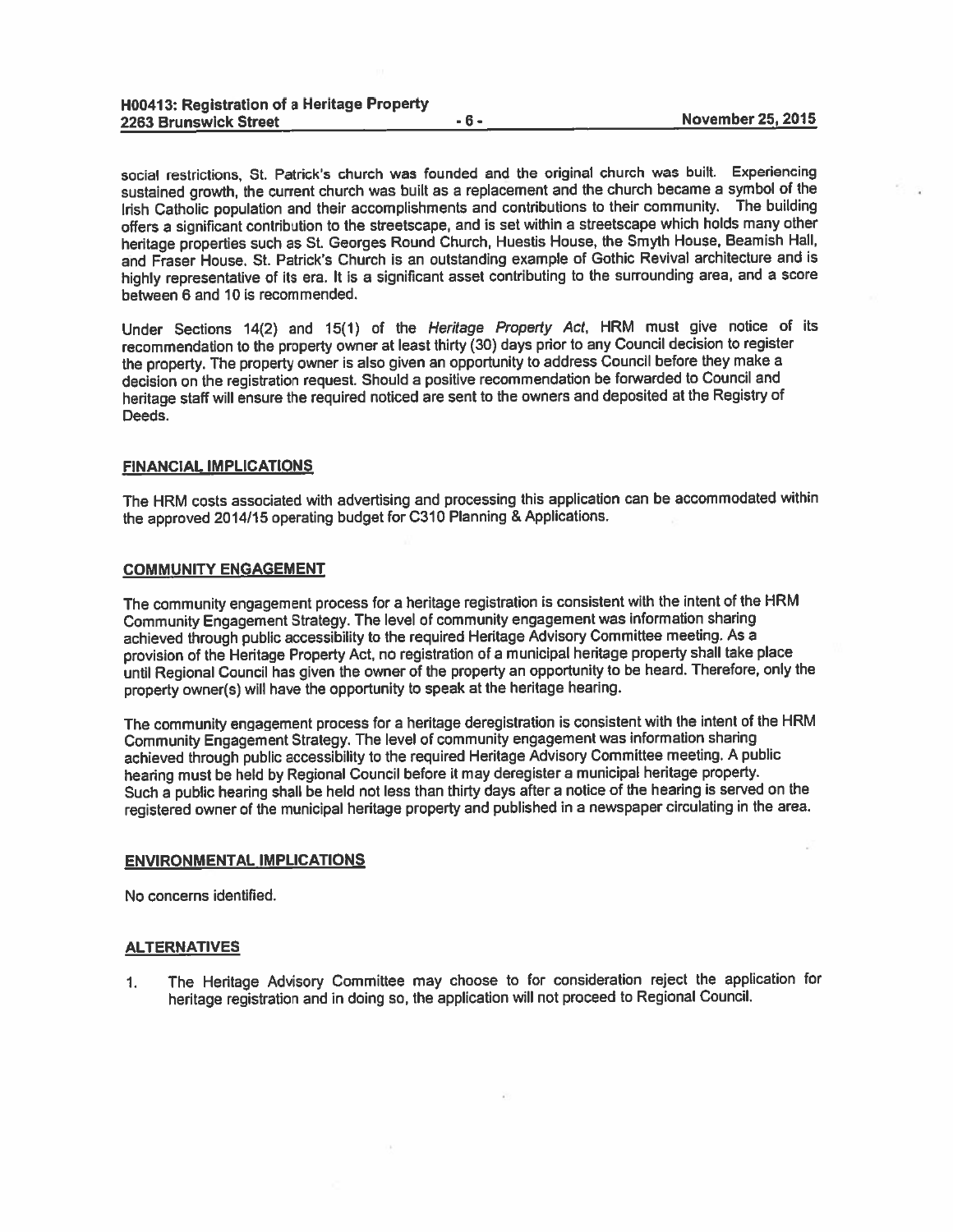### **ATTACHMENTS**

Map 1: Location Map

| Attachment A: Municipal Heritage Registration Notices                       |
|-----------------------------------------------------------------------------|
| Attachment B: Heritage Resource Evaluation and Protection System - Pq III-8 |
| Attachment C: Evaluation and Scoring of St. Patrick's Church (1982)         |
| Attachment D: Recent Photographs of St. Patrick's Church                    |
| Attachment E: Photograph of St. Patrick's Church (Window Details)           |
|                                                                             |

A copy of this report can be obtained online at http://www.halifax.ca/commcoun/index.php then choose the appropriate Community Council and meeting date, or by contacting the Office of the Municipal Clerk at 902.490.4210, or Fax 902.490.4208.

| Report Prepared by: | Shilo Gempton, Heritage Planner I, 902.490.4494 |
|---------------------|-------------------------------------------------|
|---------------------|-------------------------------------------------|

Report Approved by:

Original Signed

Jacob Ritchie, Urban Design Manager, 902.490,6510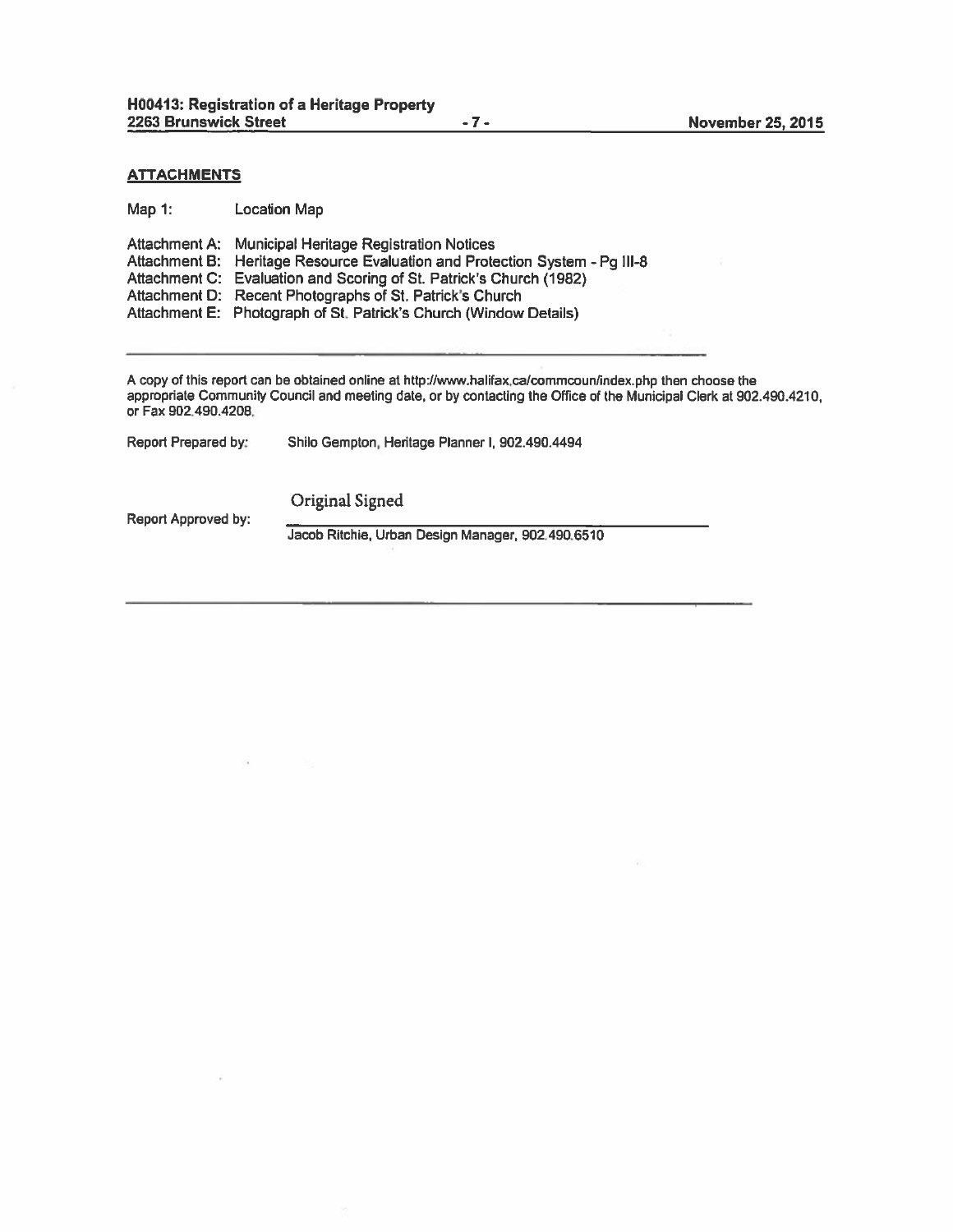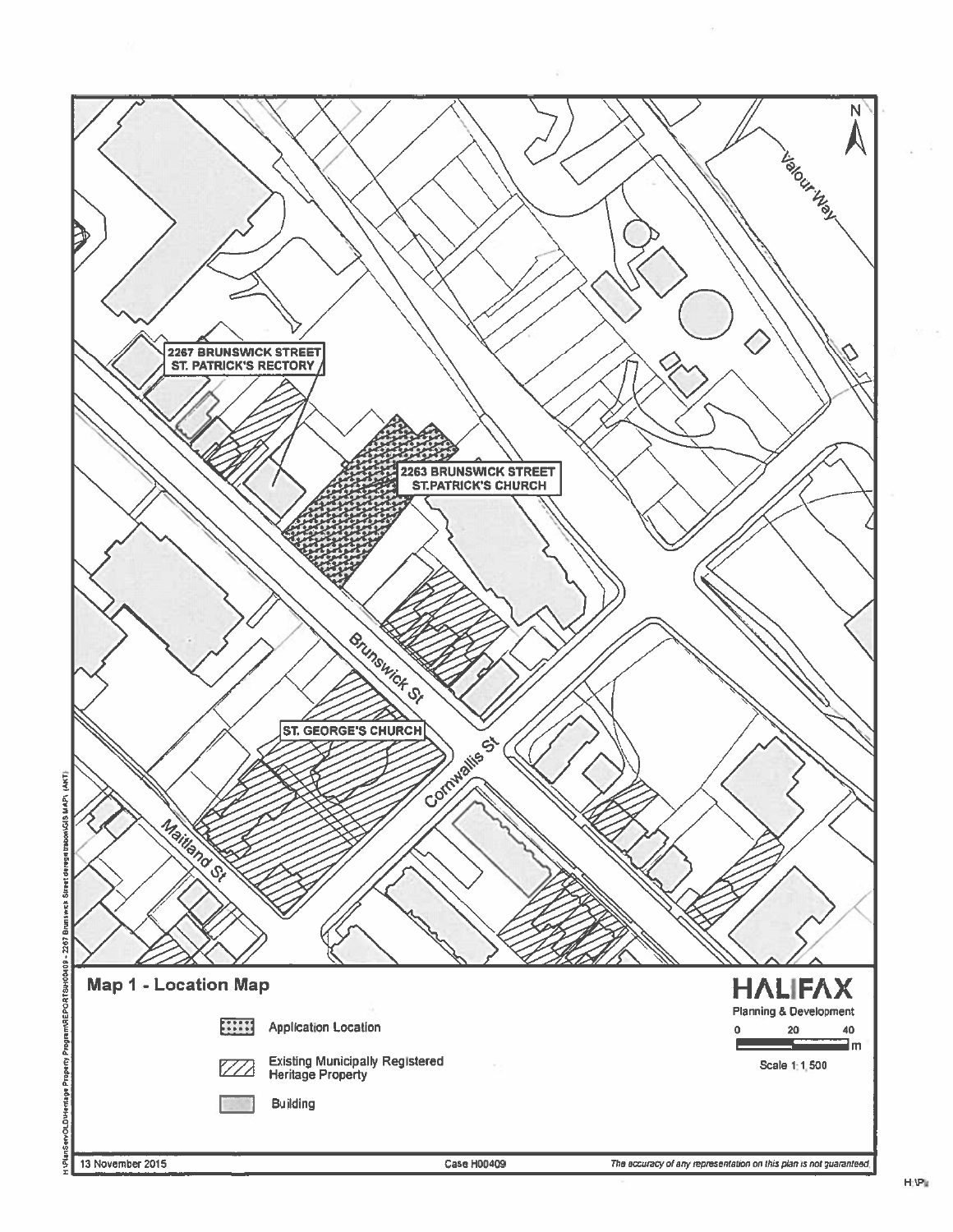Attachment A: Municipal Heritage Registration Notices

 $\tau$ 

중

ֈ.

i,

J.

٠

×,

뚬

 $\ddot{\phantom{0}}$ 

| adginimid Mail     |                                    |                                               |                                      |                                                                                                                                                                                                                                                                                                               |              |  |
|--------------------|------------------------------------|-----------------------------------------------|--------------------------------------|---------------------------------------------------------------------------------------------------------------------------------------------------------------------------------------------------------------------------------------------------------------------------------------------------------------|--------------|--|
|                    |                                    | c:46&1,9<br>46819                             | hálifax                              | Form "A'                                                                                                                                                                                                                                                                                                      |              |  |
|                    |                                    | ORDINANCE NÚMBER 174                          |                                      |                                                                                                                                                                                                                                                                                                               | 131          |  |
|                    |                                    |                                               | (THE HERITAGE PROPERTY ORDINANCE)    |                                                                                                                                                                                                                                                                                                               |              |  |
|                    |                                    |                                               |                                      |                                                                                                                                                                                                                                                                                                               |              |  |
|                    |                                    |                                               | NOTICE OF RECOMMENDATION TO REGISTER |                                                                                                                                                                                                                                                                                                               |              |  |
|                    |                                    |                                               | AS A MUNICIPAL HERITAGE PROPERTY     |                                                                                                                                                                                                                                                                                                               |              |  |
| то:                | 6541 Coburg Road,<br>Halifax, N.S. | Roman Catholic Episcopal Corp.                |                                      |                                                                                                                                                                                                                                                                                                               |              |  |
|                    |                                    |                                               |                                      |                                                                                                                                                                                                                                                                                                               |              |  |
|                    |                                    |                                               |                                      |                                                                                                                                                                                                                                                                                                               |              |  |
|                    |                                    |                                               |                                      |                                                                                                                                                                                                                                                                                                               |              |  |
|                    |                                    | You are hereby notified that:                 |                                      |                                                                                                                                                                                                                                                                                                               |              |  |
|                    | 1.                                 | St. Patrick's Church<br>2267 Brunswick Street | The land and building located at     |                                                                                                                                                                                                                                                                                                               |              |  |
|                    |                                    |                                               |                                      |                                                                                                                                                                                                                                                                                                               |              |  |
| Heritage Property. |                                    |                                               |                                      | has been recommended to be registared in the Halifax Registry of                                                                                                                                                                                                                                              |              |  |
|                    |                                    |                                               |                                      |                                                                                                                                                                                                                                                                                                               |              |  |
|                    | 2.                                 |                                               |                                      | The reasons for this proposed designation are:                                                                                                                                                                                                                                                                |              |  |
|                    |                                    |                                               | July 1978 report are attached.       | That the property has been evaluated under the<br>Heritage Resource Evaluation and Protection<br>System adopted by the City Council on July 27,<br>1978 and has scored not fewer than the minimum<br>of forty-five (45) points required for registration.<br>Scoring details and a supporting except from the | $-2\sqrt{3}$ |  |
|                    |                                    |                                               |                                      |                                                                                                                                                                                                                                                                                                               |              |  |
|                    |                                    |                                               |                                      |                                                                                                                                                                                                                                                                                                               |              |  |
|                    |                                    |                                               |                                      |                                                                                                                                                                                                                                                                                                               |              |  |
|                    |                                    |                                               |                                      |                                                                                                                                                                                                                                                                                                               |              |  |
|                    |                                    |                                               |                                      |                                                                                                                                                                                                                                                                                                               |              |  |
|                    | з.                                 |                                               |                                      | Section 13(4) of the Heritage Property Act prohibits<br>demolition or any substantial altoration of the appearance of<br>a property described herein for a period of one hundred and twenty<br>(120) days from the date of service of this notice, unless the Council                                         |              |  |
|                    |                                    |                                               |                                      |                                                                                                                                                                                                                                                                                                               |              |  |
|                    |                                    |                                               |                                      |                                                                                                                                                                                                                                                                                                               |              |  |
|                    |                                    |                                               |                                      |                                                                                                                                                                                                                                                                                                               |              |  |
|                    |                                    |                                               |                                      |                                                                                                                                                                                                                                                                                                               |              |  |
|                    |                                    |                                               |                                      |                                                                                                                                                                                                                                                                                                               |              |  |
|                    |                                    |                                               |                                      |                                                                                                                                                                                                                                                                                                               |              |  |
|                    |                                    |                                               |                                      |                                                                                                                                                                                                                                                                                                               |              |  |
|                    |                                    |                                               |                                      |                                                                                                                                                                                                                                                                                                               |              |  |
|                    |                                    |                                               |                                      |                                                                                                                                                                                                                                                                                                               |              |  |

l.

÷

 $\overline{1}$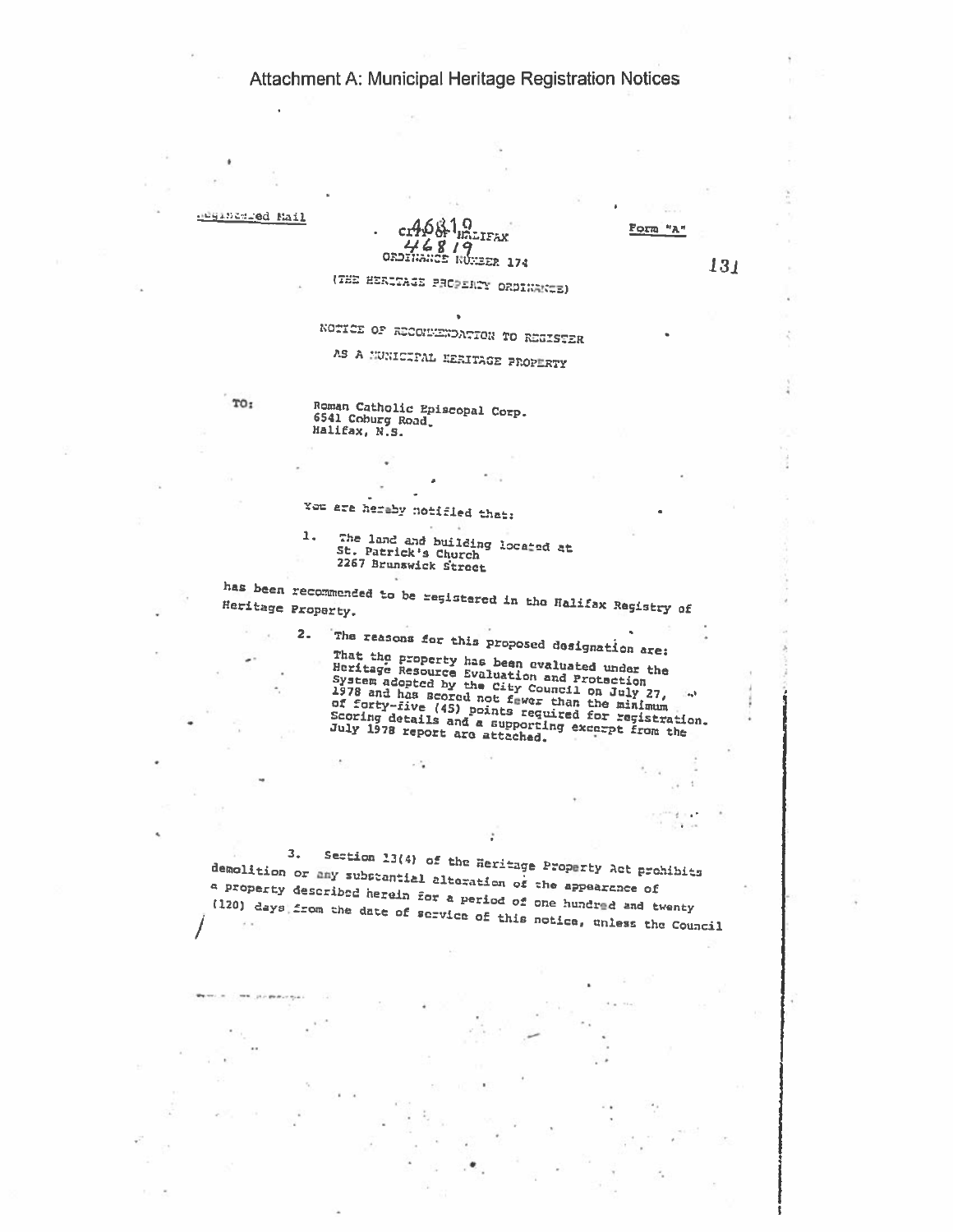sooner refuses to register the property.

The effect of recommendation and registration in 4. the Halifax Registry of Homitage Property described in paragraph 1 is that no demolition or substantial alteration in exterior appearance may be undertaken from the date of registration unless an application, in writing, for parmission is submitted to the City and the application is granted with or without conditions. Whore such application is not approved the owner may make the alterations described in his application or carry out the proposed demolition at any time after one year but not more than two years from the date of application//

You are hereby notified that the Council will  $5<sub>z</sub>$ .<br>sit to hear any objections regarding the recommendation of the property described in this notice on the 30th day of November,  $1981$  at 2:00 p.m., at The Council Chamber, City Hall, 1841 Argyle Street, Halifax.

Information and particulars concerning the reasons for recommendation are available from the office of the City Clerk for the City of Halifax weekdays from 9:00 a.m. to 4:30 p.m.

Che 9 dd

day of Mouenles

 $, 198/$  $\label{eq:2} \frac{1}{2\pi\epsilon^2}\sum_{i=1}^{N_{\rm max}}\frac{1}{2\pi\epsilon^2}\sum_{i=1}^{N_{\rm max}}\frac{1}{2\pi\epsilon^2}\sum_{i=1}^{N_{\rm max}}\frac{1}{2\pi\epsilon^2}\sum_{i=1}^{N_{\rm max}}\frac{1}{2\pi\epsilon^2}\sum_{i=1}^{N_{\rm max}}\frac{1}{2\pi\epsilon^2}\sum_{i=1}^{N_{\rm max}}\frac{1}{2\pi\epsilon^2}\sum_{i=1}^{N_{\rm max}}\frac{1}{2\pi\epsilon^2}\sum_{i=1}^{N_{\rm max}}\frac{1}{$  $\frac{\partial \mathcal{E}_\text{in}}{\partial \mathcal{E}} = \frac{\partial \mathcal{E}_\text{in}}{\partial \mathcal{E}}$ 

 $10^3\,$ 

Original Signed by

City Clerk

d. 5 DATED this

THOUGH OF NOW SCEEL **County of Haltfox** 

. hereby certify that the width instruments was recorded in the Registry of Doods Office at Halifax, in the County of Halifax, N.S. bck<br>day of  $\frac{6}{22}$ <br>in Book Number 3533  $41/46$  o'clock the the  $4.0.19$   $81$  $H$  Pages  $131 - 132$  $\epsilon$ n Original Signed by of the County of Halifan

132

ETP.

EES,

 $\tilde{\omega}$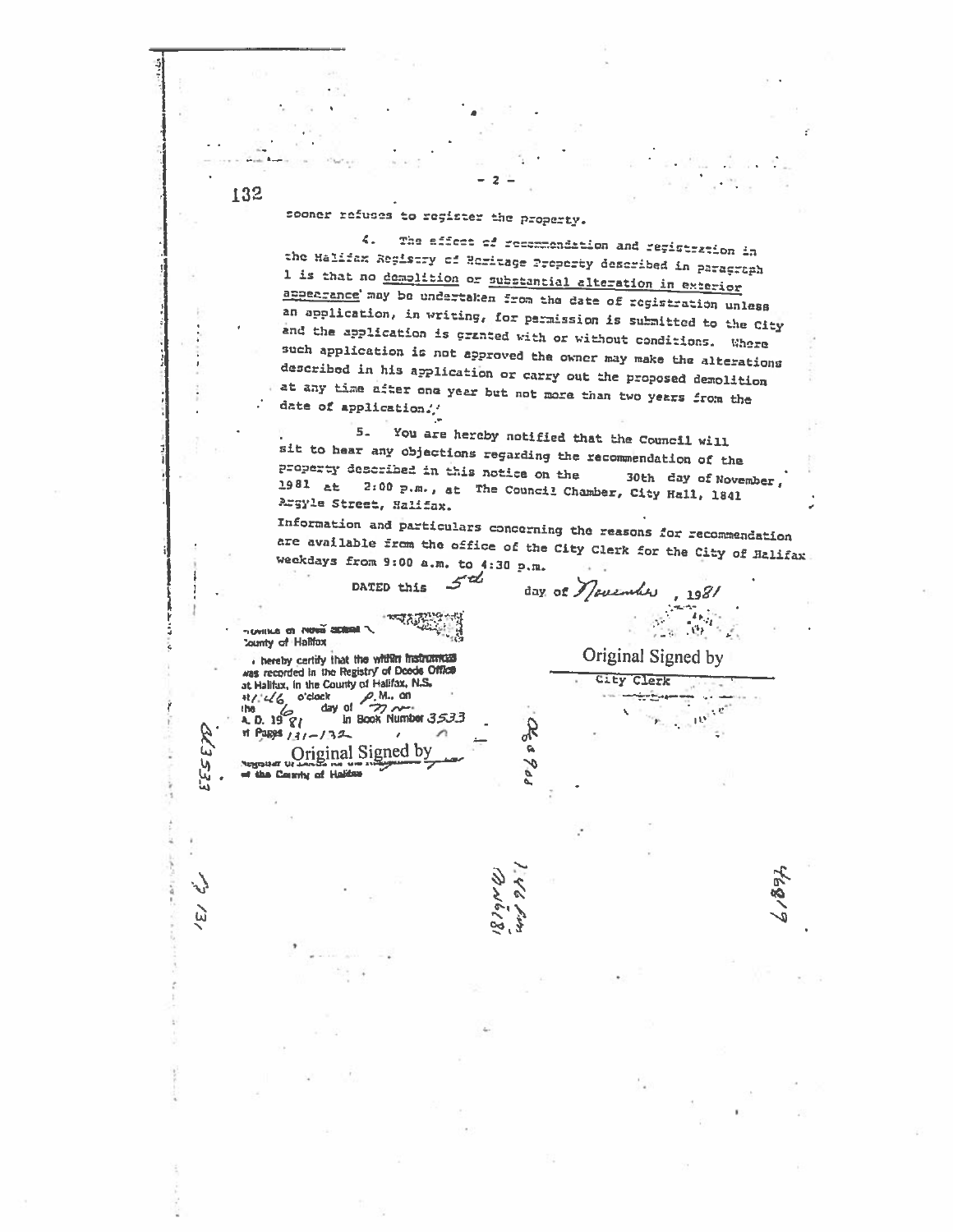4806

"B" NAC'

CITY OF HALIFAX .

ORDINANCE NUMBER 174



(THE HERITAGE PROPERTY ORDINANCE)

NOTICE OF REGISTRATION OF HERITAGE PROPERTY

TO:

Roman Catholic Episcopal Corp. 6541 Coburg Road Halifax, Nova Scotia

You are hereby notified that:

1. The land and building located at:

St. Patrick's Church 2267 Brunswick Street

has been registered in the Halifax Registry of Heritage Property by resolution adopted at a meeting of Council the 28th day of  $, 1982.$ January

The effect of registration in the Halifax Registry of  $2.$ Heritage Property is that no demolition or substantial alteration<br>in the exterior appearance may be undertaken from the date of registration unless an application, in writing, for permission is submitted to the City Council and the application is granted with or without conditions. Where an application is not approved, the owner may make the alteration described in his application or carry out the proposed demolition at any time after one year but not more than two years from the date of the application

DATED this 2 ad day of February Original Signed by TIOVING OT NOVA COCHA G.I. BLENNERHASSET **County of Halifax** CITY CLERK. I hereby certify that the within insurment was recorded in the Registry of Deeds Office at Halifax, in the County of Halifax, N.S.  $\exists$  //db o'clock  $\beta$ .  $M_{\underline{A}}$  on the <u>ර day of</u> Feb. 4. D. 19  $82$  in Book Number  $3552$ .  $\exists t$  Pages  $\mathcal{G}(t)$ Original Signed by

recommun weeds for the Registration conservation of the County of Halifan

941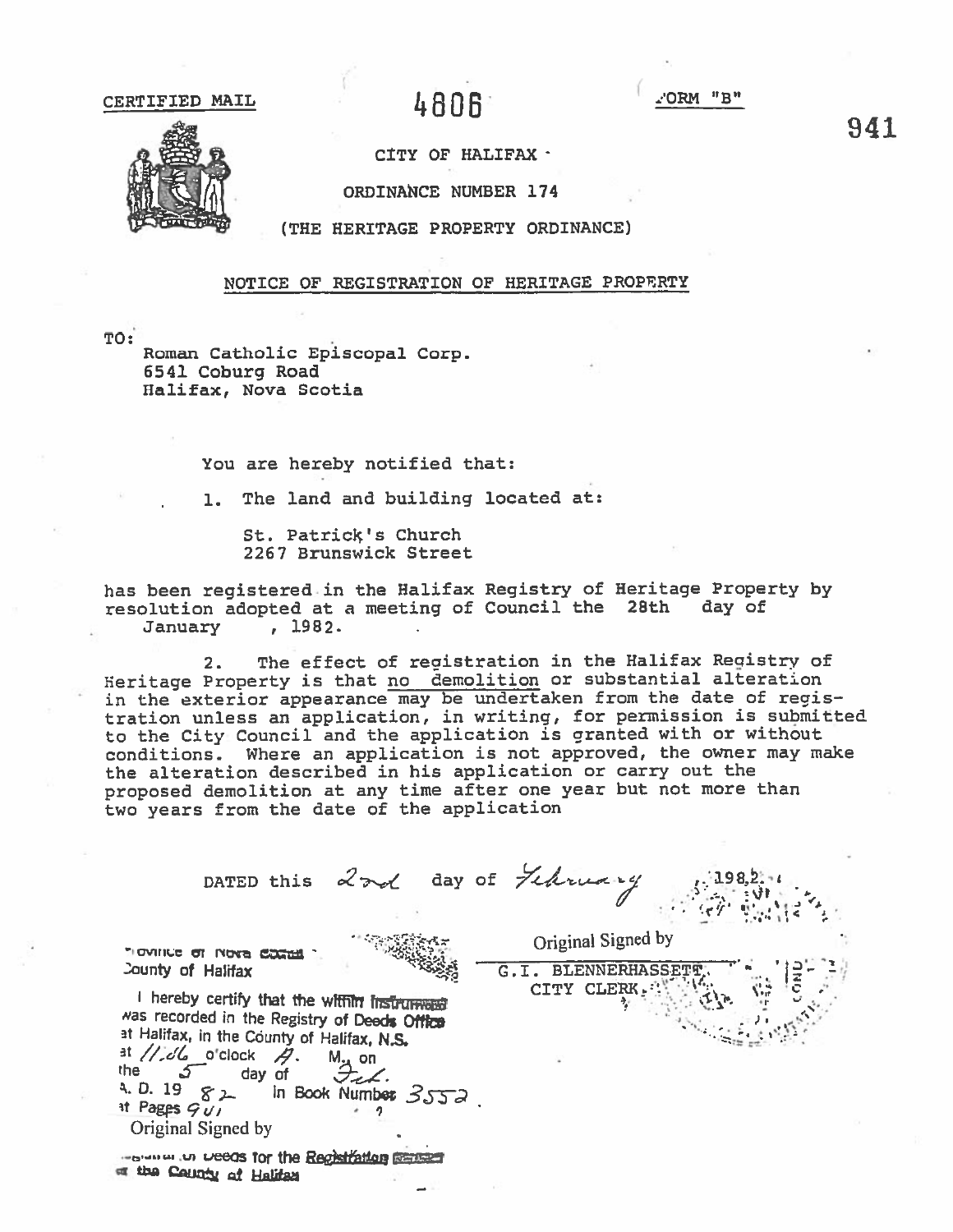$III-8$ 

CA TEGORY/SURCATEGORY

Heritage Buildings/Churches

ADDRESS

2267 Brunswick Street

NAME

St. Patrick's Church

LOCATION

CT 10 (02101000102267)

OWN ER Roman Catholic Episcopal Corporation 6541 Coburg Road CONSTRUCTION DATE

1883

STYLE OF ARCHITECTURE

Victorian Gothic

USE OF BUILDING

Church

HISTORIC ASSOCIATIONS

G. H. Jost was the architect for this church and Henry Peters was the builder. Two notable archbishops associated with St. Patrick's were Archbishop Hannon and Archbishop O'Brien.

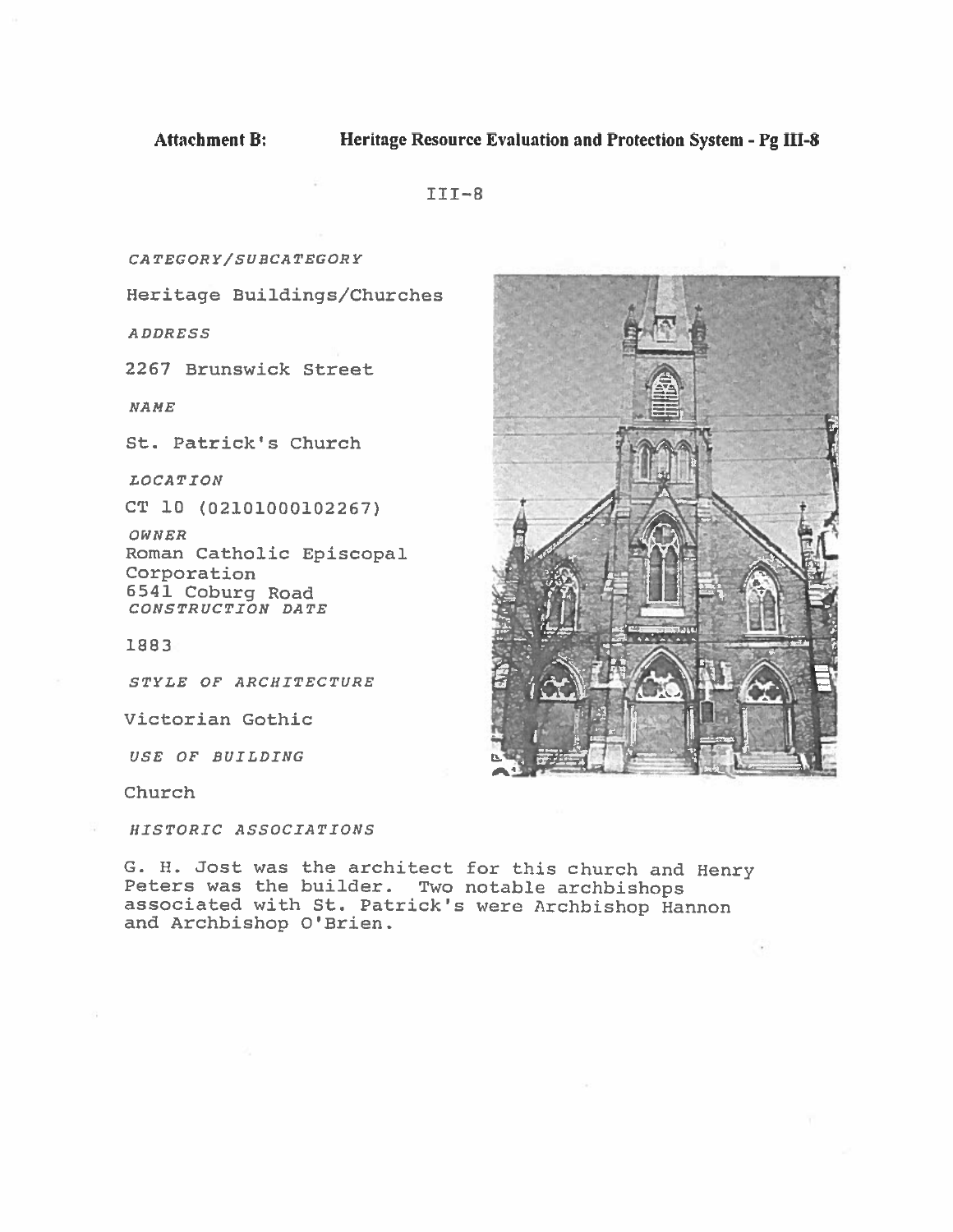# $III-9$

# ARChITECTURAL COMMENTS

This is <sup>a</sup> brick structure with granite trim. The sides have been faced with stucco. It has a symmetrical front facade with typical Gothic detailing: hood drip moulds, spires, window tracery, and buttresses. The church has lovely stained—glass windows and its interior is elaborately decorated.

SOURCES OF INFORMATION

File

Brunswick Street, <sup>a</sup> survey of buildings and environs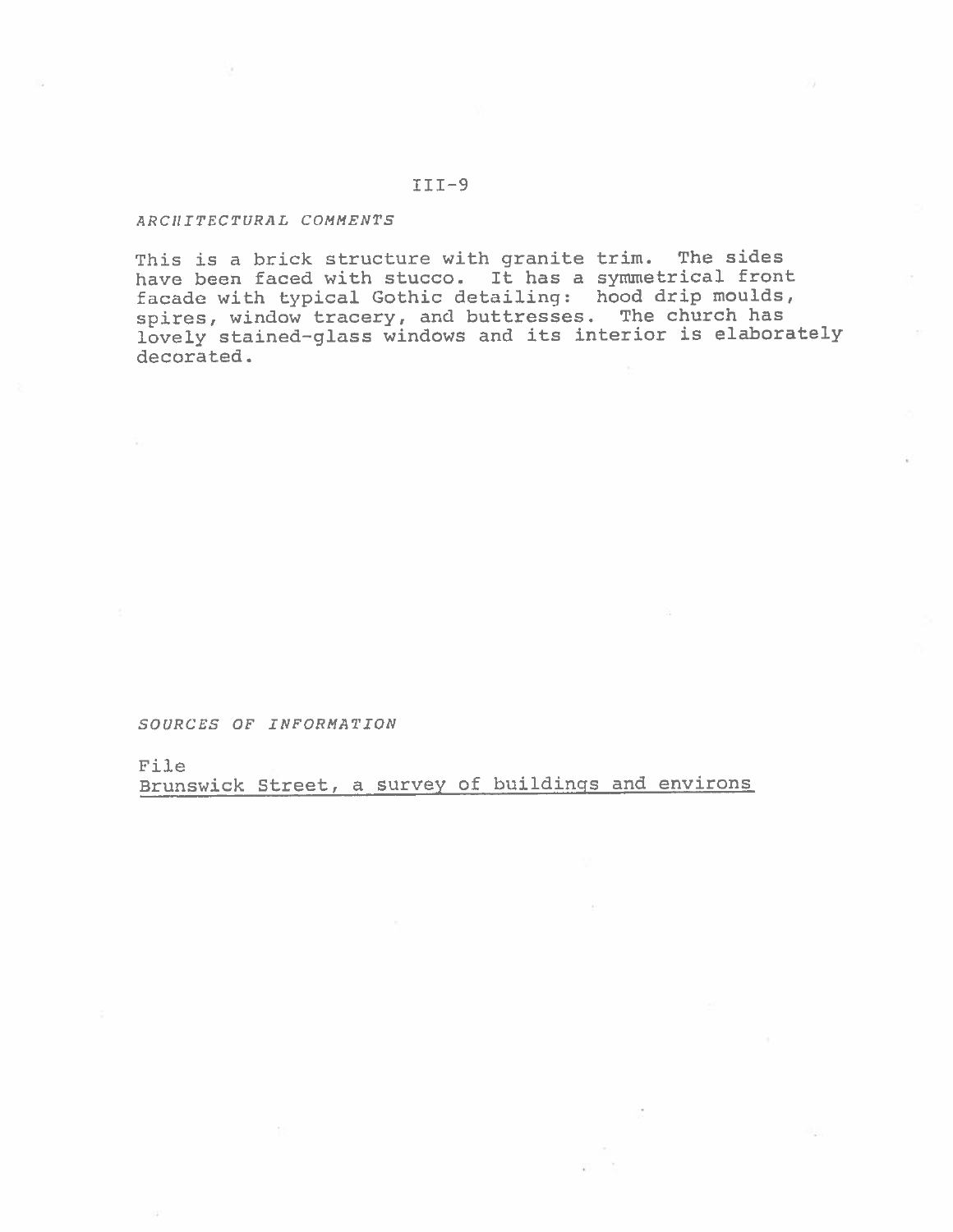| <b>RAHKING</b><br><b>RANKING</b><br><b>SCORE</b><br>JUSTIFICATION/EXPLANATION<br><b>SCOND</b><br>TTIFICATION/EXPLANATION<br>1.49e<br>4. Acsthetic/architec-<br>tural merit<br>1749-1840<br>15 <sub>1</sub><br>1841-1867<br>12<br>1858-1895<br>$\left( \begin{smallmatrix} 0\ 0 \end{smallmatrix} \right)$<br>1896-1914<br>1915-1926<br>s.<br>ticular architectural style.)<br>Relationship to im-<br>(A building cannot have both<br>portant occasions.<br>(i) Only or rare ex-<br>points for relationship to oc-<br>ample of particular<br>institutions. per-<br>casions, institutions, person-<br>architectural type<br>ronaces, eras<br>ages, and for relationship to<br>in Halifax<br>20<br>an era.)<br>(i) Occasions, insti-<br>(ii) Original facade<br>$\left(5\right)$<br>(For buildings with a number of<br>tutions, personages:<br>relationships, take the most<br>National importance<br>(III) Outstanding<br>20<br>important and for each ad-<br>Provincial importance<br>example of the archi-<br>ශ්<br>ditional important relationship<br>Local importance<br>tectural type:<br>add 5 for National Importance,<br>Luilding has partic-<br>3 for Provincial importance.<br>$+$ 6<br>ularly noteworthy<br>and 2 for Local importance up<br>architectural char-<br>to an extra 10 points.)<br>acteristics and<br>$(11)$ Eras:<br>aesthetic value<br>10 <sub>1</sub><br>20<br>Pelationship to sur-<br>Good example of<br>Consider architecture, scale,<br>rounding area<br>architectural type:<br>use, and age of the building<br>building competently<br>and surrounding buildings)<br>displays the major<br>Excellent<br>architectural char-<br>(10)<br>building is a definite asset to<br>acteristics of the<br>surrounding buildings and area<br>Good<br>type, and is aes-<br>$\mathbf{z}$<br>building is very compatible<br>thetically pleasing<br>$\left( \mathbf{15}\right)$<br>with surrounding buildings and<br>area<br>Fair<br>Fair example of<br>S.<br>building is in keeping with the<br>architectural type:<br>character of the area<br>building displays<br>some architectural<br>characteristics<br>worthy of note, and<br>is acceptable from | PRIORITY CRITERIA |  | Heritage Buildings | PRIORITY CRITERIA  | Neritage Buildings                                                                                                                                                                                                                          |
|-----------------------------------------------------------------------------------------------------------------------------------------------------------------------------------------------------------------------------------------------------------------------------------------------------------------------------------------------------------------------------------------------------------------------------------------------------------------------------------------------------------------------------------------------------------------------------------------------------------------------------------------------------------------------------------------------------------------------------------------------------------------------------------------------------------------------------------------------------------------------------------------------------------------------------------------------------------------------------------------------------------------------------------------------------------------------------------------------------------------------------------------------------------------------------------------------------------------------------------------------------------------------------------------------------------------------------------------------------------------------------------------------------------------------------------------------------------------------------------------------------------------------------------------------------------------------------------------------------------------------------------------------------------------------------------------------------------------------------------------------------------------------------------------------------------------------------------------------------------------------------------------------------------------------------------------------------------------------------------------------------------------------------------------------------------------------------------------------------------------------------------------------------------------------|-------------------|--|--------------------|--------------------|---------------------------------------------------------------------------------------------------------------------------------------------------------------------------------------------------------------------------------------------|
|                                                                                                                                                                                                                                                                                                                                                                                                                                                                                                                                                                                                                                                                                                                                                                                                                                                                                                                                                                                                                                                                                                                                                                                                                                                                                                                                                                                                                                                                                                                                                                                                                                                                                                                                                                                                                                                                                                                                                                                                                                                                                                                                                                       |                   |  |                    |                    |                                                                                                                                                                                                                                             |
|                                                                                                                                                                                                                                                                                                                                                                                                                                                                                                                                                                                                                                                                                                                                                                                                                                                                                                                                                                                                                                                                                                                                                                                                                                                                                                                                                                                                                                                                                                                                                                                                                                                                                                                                                                                                                                                                                                                                                                                                                                                                                                                                                                       |                   |  |                    |                    | (Consider placement of doors,<br>proportion and shape of windows.<br>roof shape, architectural de-<br>tailing, proportion of width to<br>height, materials used, chimneys<br>and how well the building re-<br>flects the spirit of the par- |
|                                                                                                                                                                                                                                                                                                                                                                                                                                                                                                                                                                                                                                                                                                                                                                                                                                                                                                                                                                                                                                                                                                                                                                                                                                                                                                                                                                                                                                                                                                                                                                                                                                                                                                                                                                                                                                                                                                                                                                                                                                                                                                                                                                       |                   |  |                    |                    |                                                                                                                                                                                                                                             |
|                                                                                                                                                                                                                                                                                                                                                                                                                                                                                                                                                                                                                                                                                                                                                                                                                                                                                                                                                                                                                                                                                                                                                                                                                                                                                                                                                                                                                                                                                                                                                                                                                                                                                                                                                                                                                                                                                                                                                                                                                                                                                                                                                                       |                   |  |                    |                    |                                                                                                                                                                                                                                             |
|                                                                                                                                                                                                                                                                                                                                                                                                                                                                                                                                                                                                                                                                                                                                                                                                                                                                                                                                                                                                                                                                                                                                                                                                                                                                                                                                                                                                                                                                                                                                                                                                                                                                                                                                                                                                                                                                                                                                                                                                                                                                                                                                                                       |                   |  |                    |                    |                                                                                                                                                                                                                                             |
| of vinu                                                                                                                                                                                                                                                                                                                                                                                                                                                                                                                                                                                                                                                                                                                                                                                                                                                                                                                                                                                                                                                                                                                                                                                                                                                                                                                                                                                                                                                                                                                                                                                                                                                                                                                                                                                                                                                                                                                                                                                                                                                                                                                                                               |                   |  |                    | an aesthetic point |                                                                                                                                                                                                                                             |

2267 Brunswick Street

 $\mathbf{V}$ 

Total 56

Attachment C - Evaluation & Scoring of St. Patrick's Church (1982)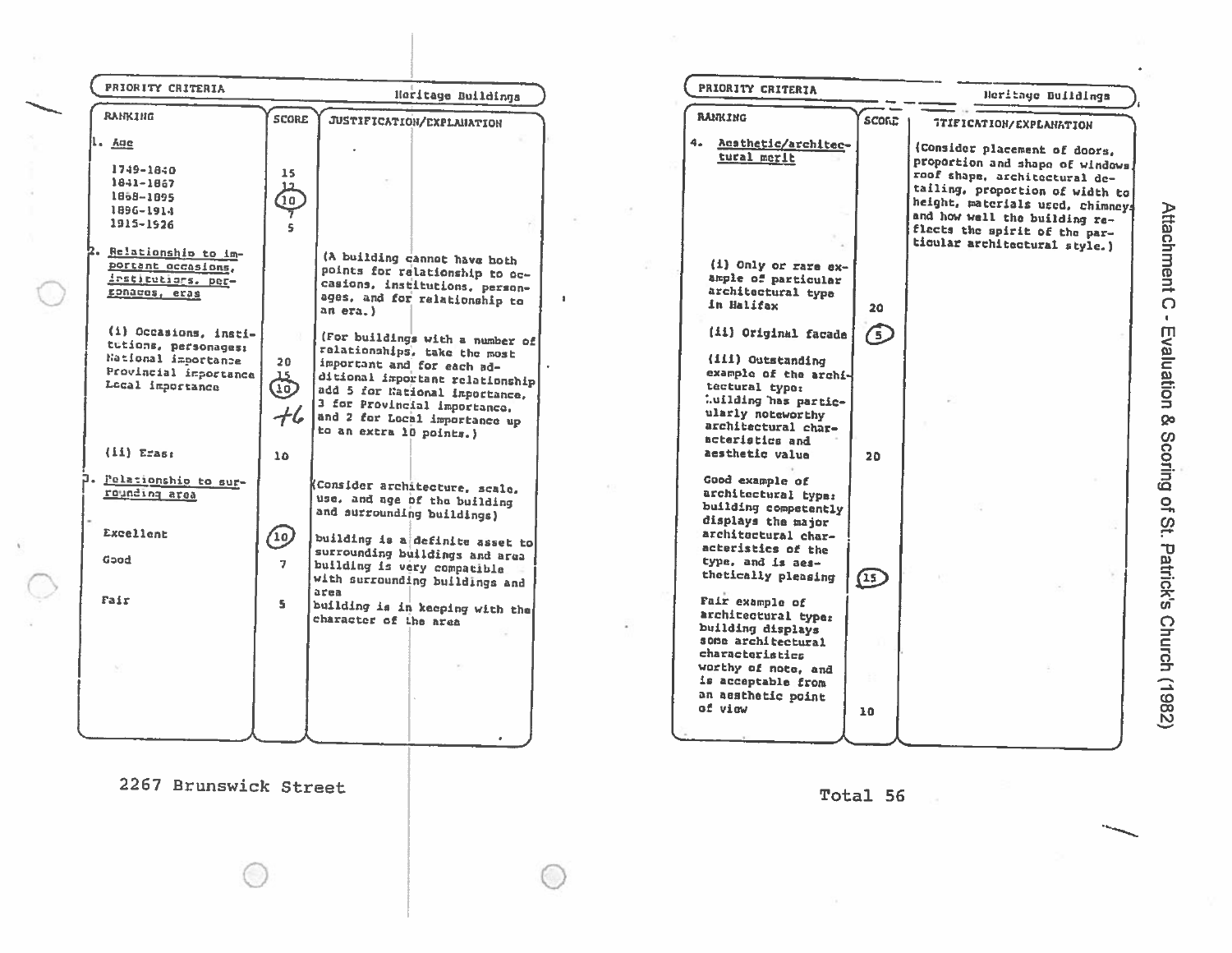

Attachment D: Recent Photographs of St. Patrick's Church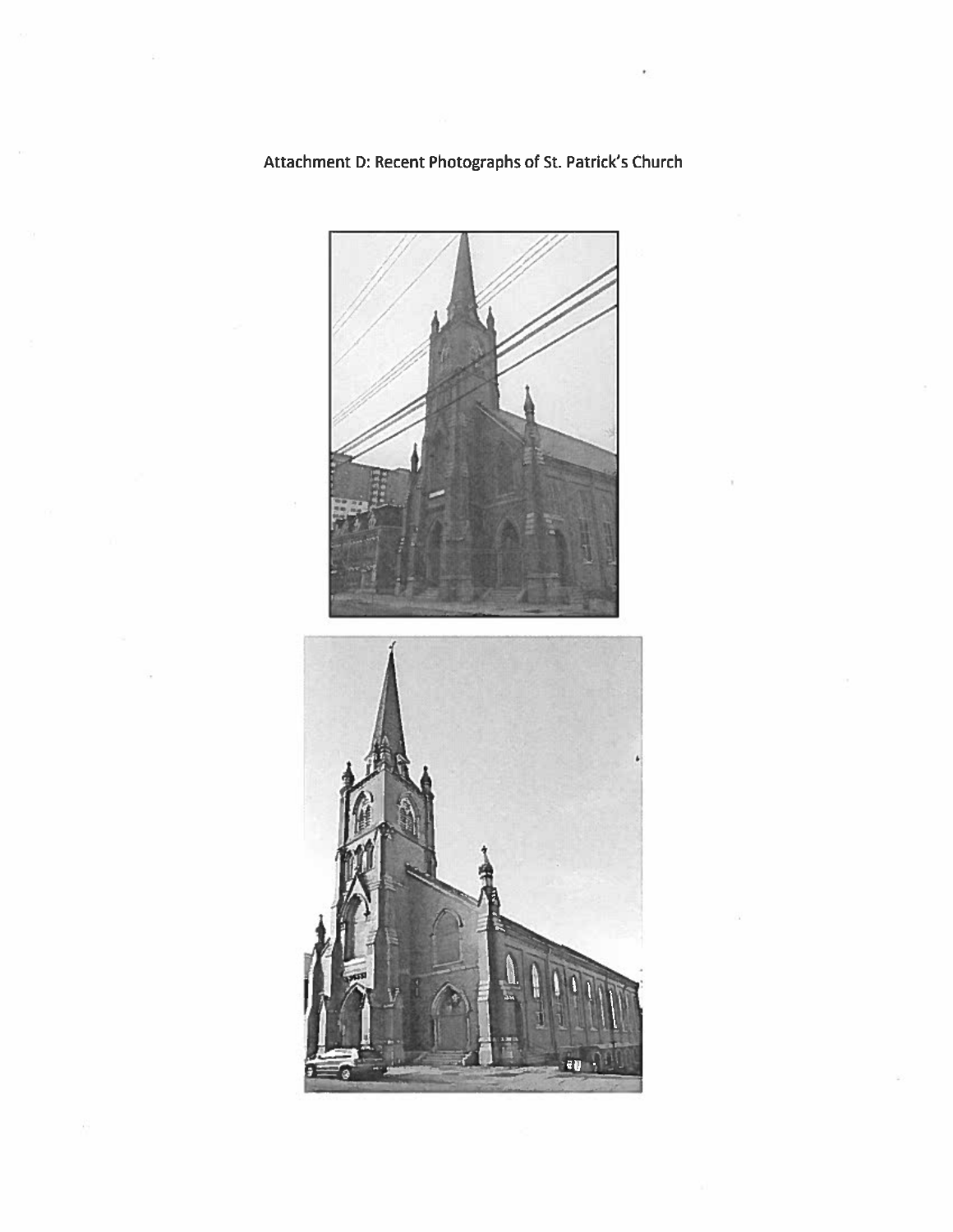